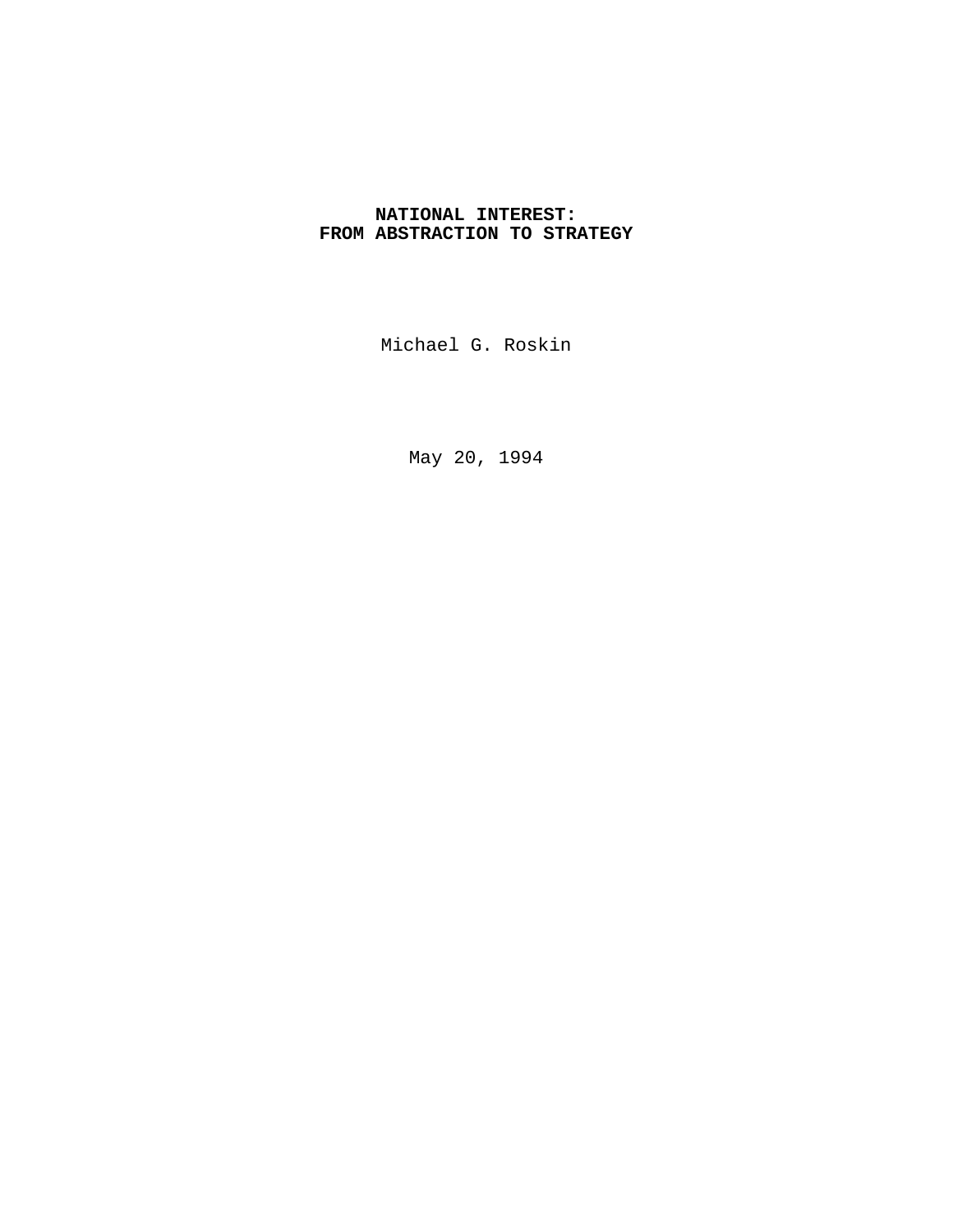#### \*\*\*\*\*\*\*

The views expressed in this report are those of the author and do not necessarily reflect the official policy or position of the Department of the Army, the Department of Defense, or the U.S. Government. This report is approved for public release; distribution is unlimited.

### \*\*\*\*\*\*\*

Comments pertaining to this report are invited and should be forwarded to: Director, Strategic Studies Institute, U.S. Army War College, Carlisle Barracks, PA 17013-5050. Comments also may be conveyed directly to the author by calling commercial (717) 245-3207 or DSN 242-3207.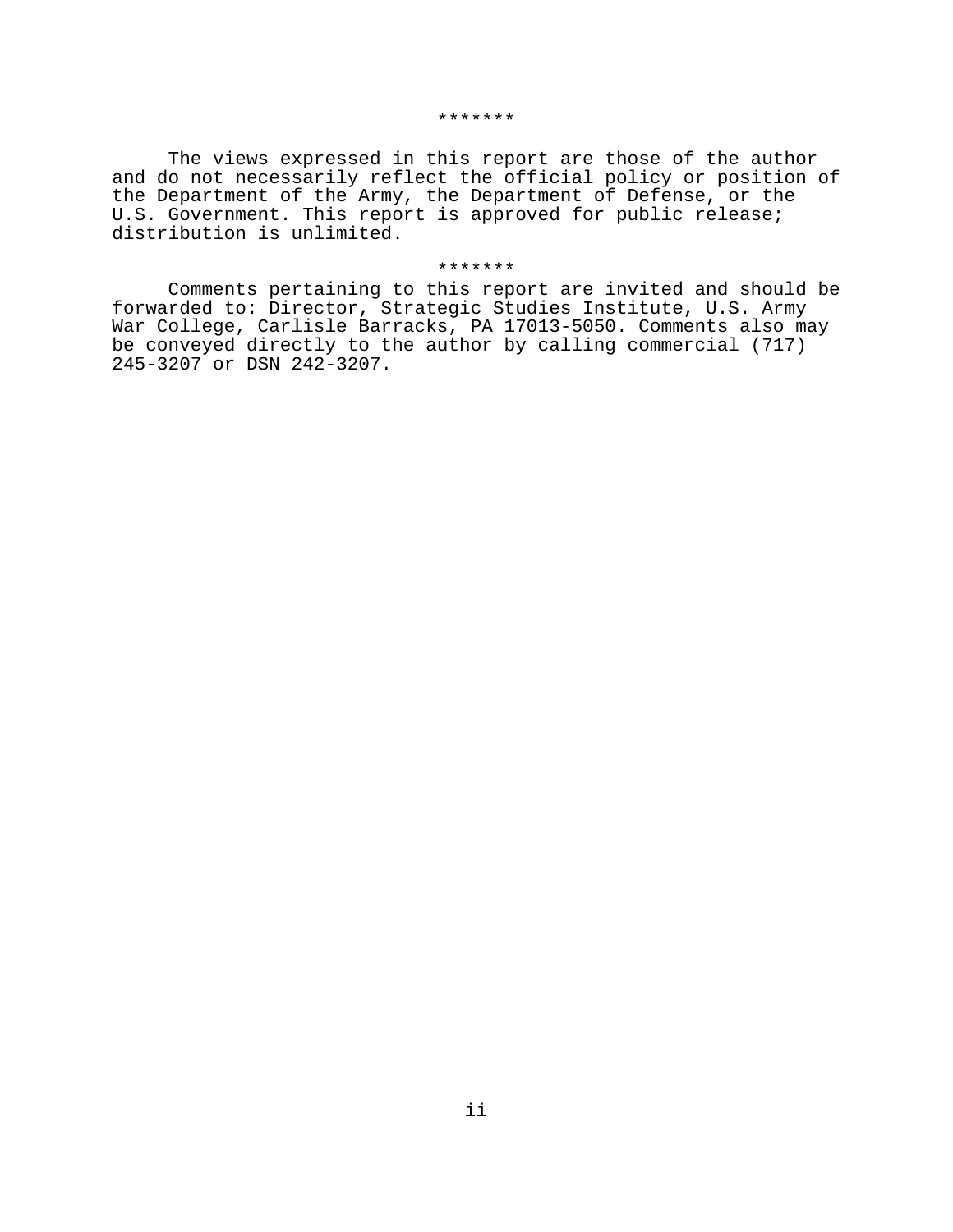#### **FOREWORD**

The "national interest" is a composite declaration derived from those values that a nation prizes most–liberty, freedom, security. Interests are usually expressed in terms of physical survival, economic prosperity, and political sovereignty. The list invariably expands, and is ultimately shaped by subjective preferences and political debate. As an object of political debate, the concept of national interest serves to propose, justify, or denounce policies.

Because the national interest is the foundation for both the National Security Strategy and its supporting National Military Strategy, it is essential that military leaders understand the political context from which the details of the national interest emerge. The guiding concept of national interest is more often assumed than analyzed in the dynamic context of domestic and international politics. For these reasons, Dr. Michael Roskin, Visiting Professor of Foreign Policy, was asked to synthesize the academic literature, focusing on those works that had greatest value and relevance to members of the national security community who must apply as well as serve the national interest.

> JOHN W. MOUNTCASTLE Colonel, U.S. Army Director, Strategic Studies Institute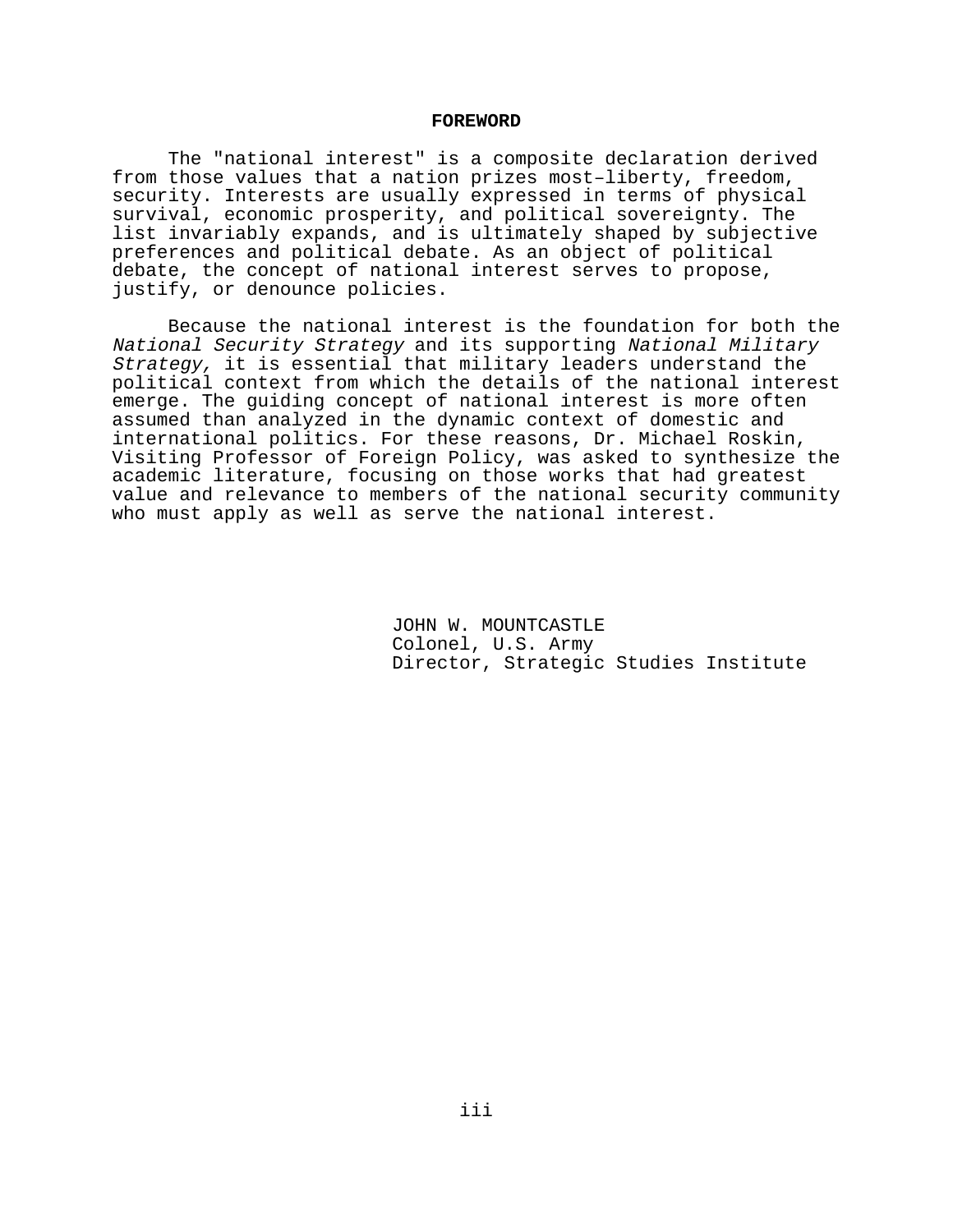# **BIOGRAPHICAL SKETCH OF THE AUTHOR**

MICHAEL G. ROSKIN was Visiting Professor of Foreign Policy in the Department of National Security and Strategy at the U.S. Army War College, 1991-94. He has been a Professor of Political Science at Lycoming College since 1972 and has authored five political science textbooks. Professor Roskin earlier worked as a newsman and foreign service officer for the U.S. Information Agency before earning a Ph.D. in international studies at American University.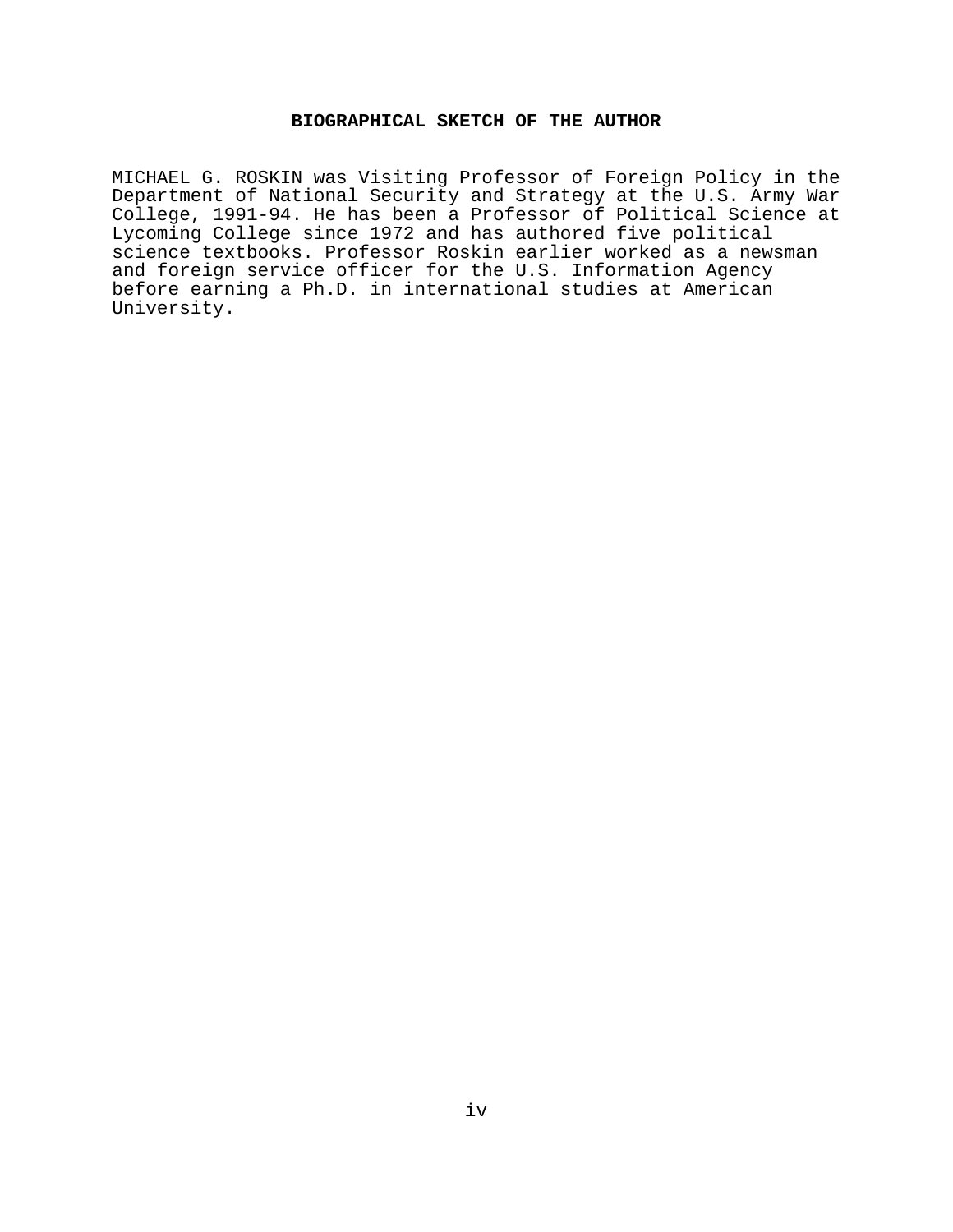# **NATIONAL INTEREST: FROM ABSTRACTION TO STRATEGY**

England has neither permanent friends nor permanent enemies; she has permanent interests.

Lord Palmerston

The student new to international relations is often at first intoxicated by the concept of "national interest." It seems crisp, clear, objective: what's good for the nation as a whole in international affairs. (What's good for the nation as a whole in domestic affairs is the public interest.) National interest lies at the very heart of the military and diplomatic professions and leads to the formulation of a national strategy and of the calculation of the power necessary to support that strategy. Upon reflection, however, one realizes how hard it is to turn concepts of national interest into working strategy. It requires one to perceive the world with undistorted clarity and even to anticipate the second- and third-order effects of policies. Few are so gifted. Instead of bringing clarity and cohesion, many quarrel over what the national interest is in any given situation. The author of this monograph will argue that the concept of national interest still has utility, not as an objective fact but as a philosophical argument in favor of limiting the number of crusades a country may be inclined to undertake.

## **Philosophical Background**.

"National interest" traces its roots at least back to the pessimistic realism of Machiavelli in the 15th century. $^{\rm 1}$  As such, it represents a repudiation of earlier Western sources in Hellenic idealism, Judeo-Christian biblical morality, and the teachings of medieval churchmen such as Thomas Aquinas. You may have splendid moral goals, argued Machiavelli, but without sufficient power and the willingness to use it, you will accomplish nothing. Machiavelli's overriding aim: Italian unification and liberation from foreign occupiers. Nothing could be more moral than the interest of the Italian state; therefore seemingly immoral ends could be employed for its attainment. Power rather than morality is the crux of this school.

At least one element of the medieval church survives in national interest thinking. Humans have souls, and these are judged in an afterlife, they argued. Accordingly, humans can be held to exacting standards of behavior with curbs on beastly impulses. States, being artificial creations, have no souls; they have life only in this world. If the state is crushed or destroyed, it has no heavenly afterlife. Accordingly, states may take harsh measures to protect themselves and ensure their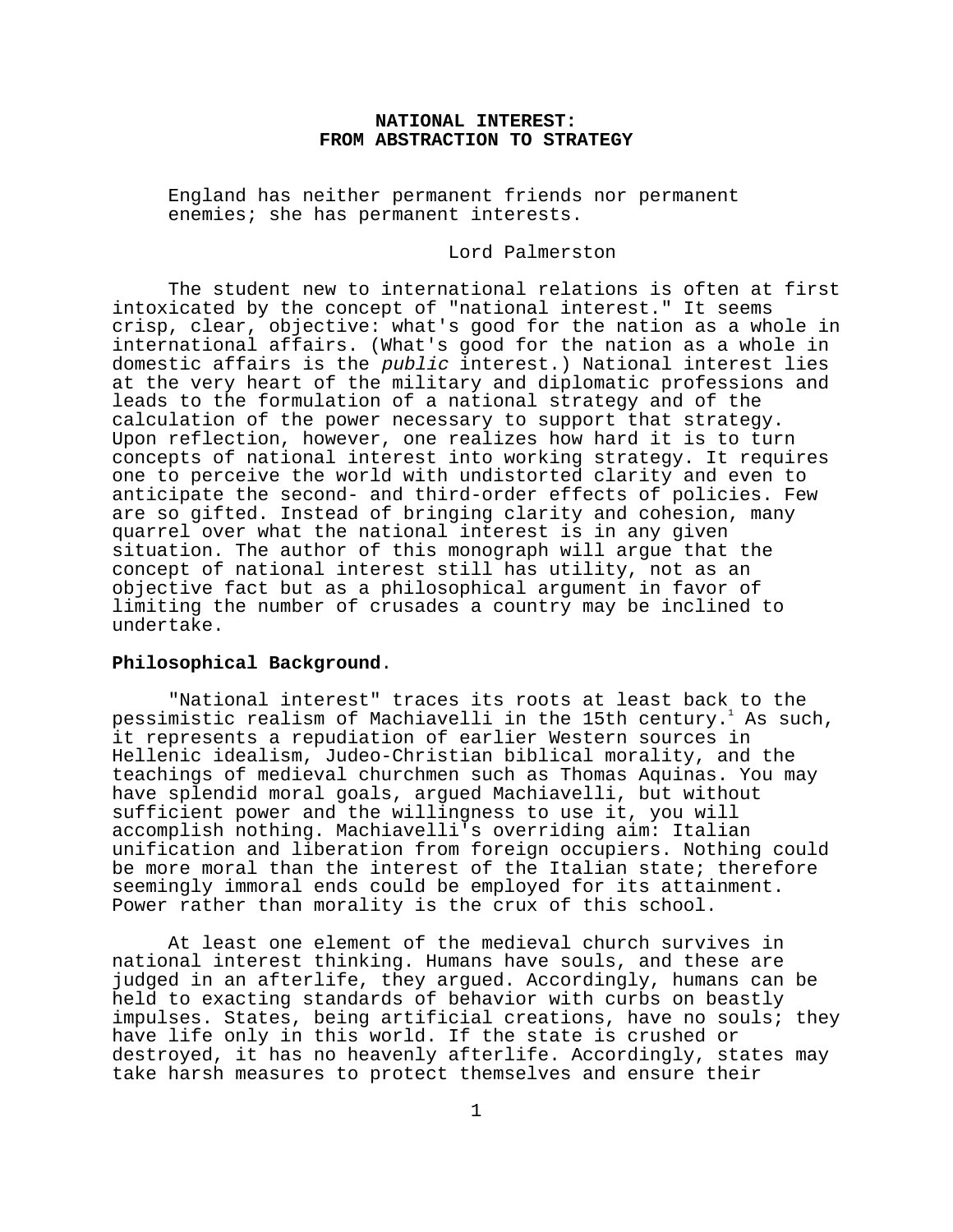survival. States are amoral and can do things individual humans cannot do. It is in this context that churchmen such as Thomas Aquinas proposed theories of jus ad bellum and jus in bello.<sup>2</sup>

Clausewitz also contributes to the national interest approach. All state behavior is motivated by its need to survive and prosper. To safeguard its interests the state must rationally decide to go to war; there should be no other reason for going to war. Unlimited war, however, is foolish, for it serves no national interest.<sup>3</sup> By this point, concepts of *raison d'etat* or Staatsraison were long and firmly embedded in European thinking.

The Founding Fathers practiced a cautious realism in preserving and expanding the 13 original states, indicating they understood the concept of national interest. Washington's farewell address showed a shrewd appreciation of national interest:

Europe has a set of primary interests which to us have none or a very remote relation. Hence she must be engaged in frequent controversies, the causes of which are essentially foreign to our concerns  $\ldots$ 

During the 19th century the United States pursued its national interests by means of cash and/or force in ridding its continent of non-hemispheric powers. Less and less, however, it called its actions "national interest," and by the 20th century national interest in the United States took a back seat to ethical and normative approaches to international relations. If considered, it was given short shrift as dirty German Realpolitik as practiced by Bismarck. As was typical of American political science in its first decades, Woodrow Wilson despised as amoral or even immoral approaches that used power, national interest, and recourse to violence as normal components of international relations.5 America had a higher calling than that. Wilson's father was a minister, and Wilson trained as a lawyer; he was thus steeped in what George F. Kennan called the "legalistic-moralistic approach" prevalent in America.

### **Realism Comes to America**.

With the flight of scholars from Europe in the 1930s, however, American universities became exposed to what were called "realist" approaches that utilized national interest as their primary building block. The truly powerful mind of Realism, as he called his approach, the man who more than any other acquainted Americans with the idea of national interest, was the German émigré Hans Morgenthau (1904-80; no relation to FDR's treasury secretary). Bringing the wisdom of Machiavelli and Clausewitz with him, Morgenthau told Americans that they must arm and oppose first the Axis and then the Soviet Union not out of any abstract love of liberty and justice, but because their most profound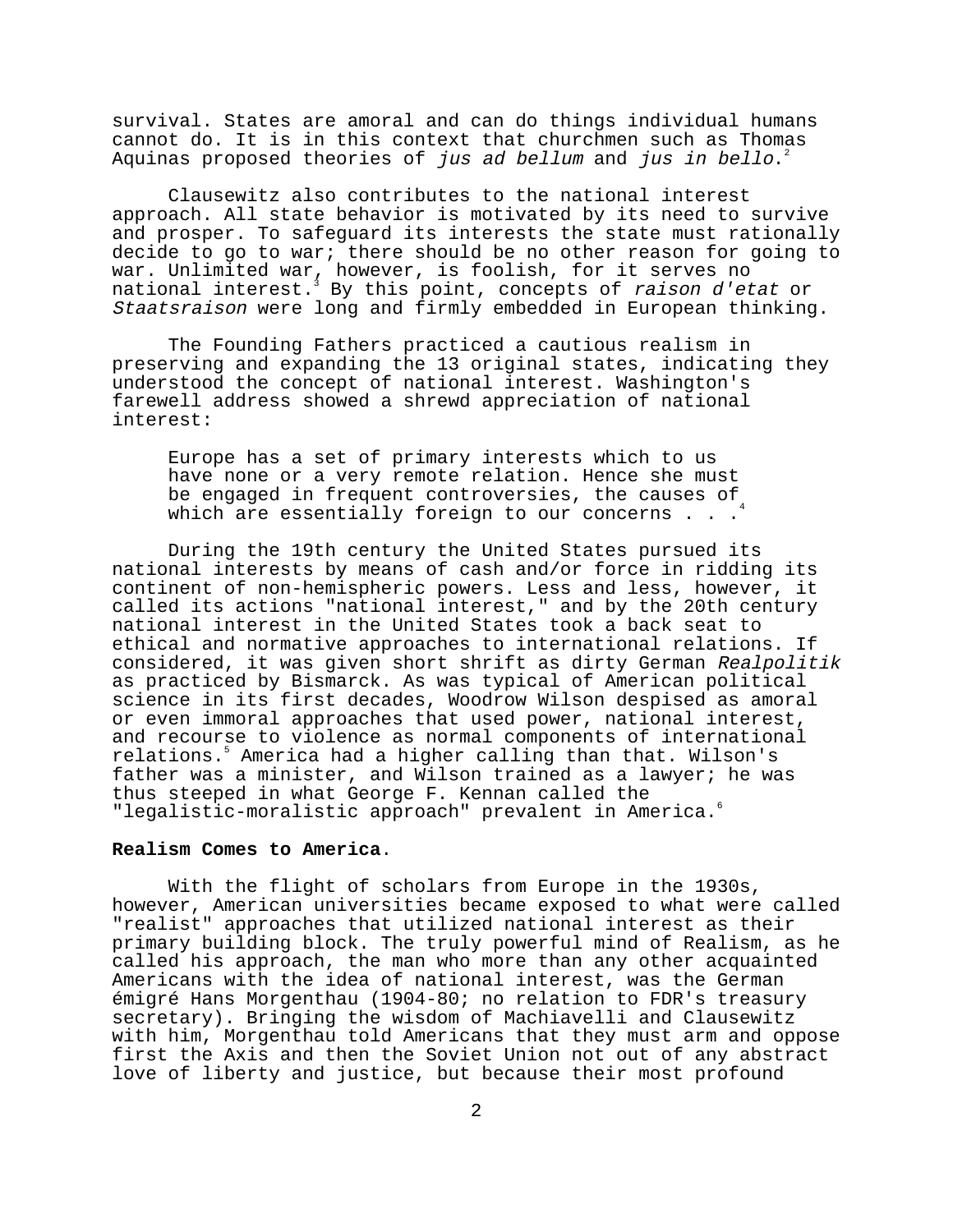national interests were threatened. "International politics, like all politics, is a struggle for power," he wrote. $7$ 

Morgenthau's writings immediately sparked controversy and to this day are not uniformly accepted. They go against the grain of the Wilsonian idealism that was and still is taught as international relations on some college campuses. American scholars resisted what they perceived as Germanic amorality. Many American academics and decisionmakers still prefer "world order" approaches that posit peaceful, cooperative behavior as the international norm. Denunciations of Morgenthau circulated much as "anti-machiavells" had circulated to refute the wicked Florentine. McGeorge Bundy of Harvard, for example, during the late 1950s taught an international relations course devoted entirely to denouncing Morgenthau.

Actually, Morgenthau, a friend and collaborator of Reinhold Niebuhr, was deeply moral. His theory was, at bottom, a normative one, a philosophical argument for how states ought to behave. He argued that if states pursue only their rational self-interests, without defining them too grandly, they will collide with other states only minimally. In most cases, their collisions will be compromisable; that is the function of diplomacy. It is when states refuse to limit themselves to protection of their rational self-interests that they become dangerous. They define their interests too broadly, leading to a policy of expansionism or imperialism, which in turn must be countered by the states whose interests are infringed upon, and this can lead to war. When states make national interest the guide of their policy, they are being as moral as they can be. We can't know what is good for the whole world or for country  $Xi$ ; we can only know what is good for us.

# **Interest Defined as Power**.

Morgenthau supposed he had an objective standard by which to judge foreign policies: were they pursuing the national interest defined in terms of power?' That is, was the statesman making decisions that would preserve and improve the state's power, or was he squandering power in such a way that would ultimately weaken the state? The statesman asks, "Will this step improve or weaken my power?" The foreign policy of any state--no matter what its "values"--can thus be judged rationally and empirically. It matters little whether the national values are Christianity, Communism, Islam, or vegetarianism. Only one question matters: Is the statesman acting to preserve the state and its power? If so, his policy is rational.

A policy of "improving" the state's power is not to be confused with territorial expansion, which is the hallmark of dangerous and disruptive imperialist powers, against whom the prudent statesman is always on guard.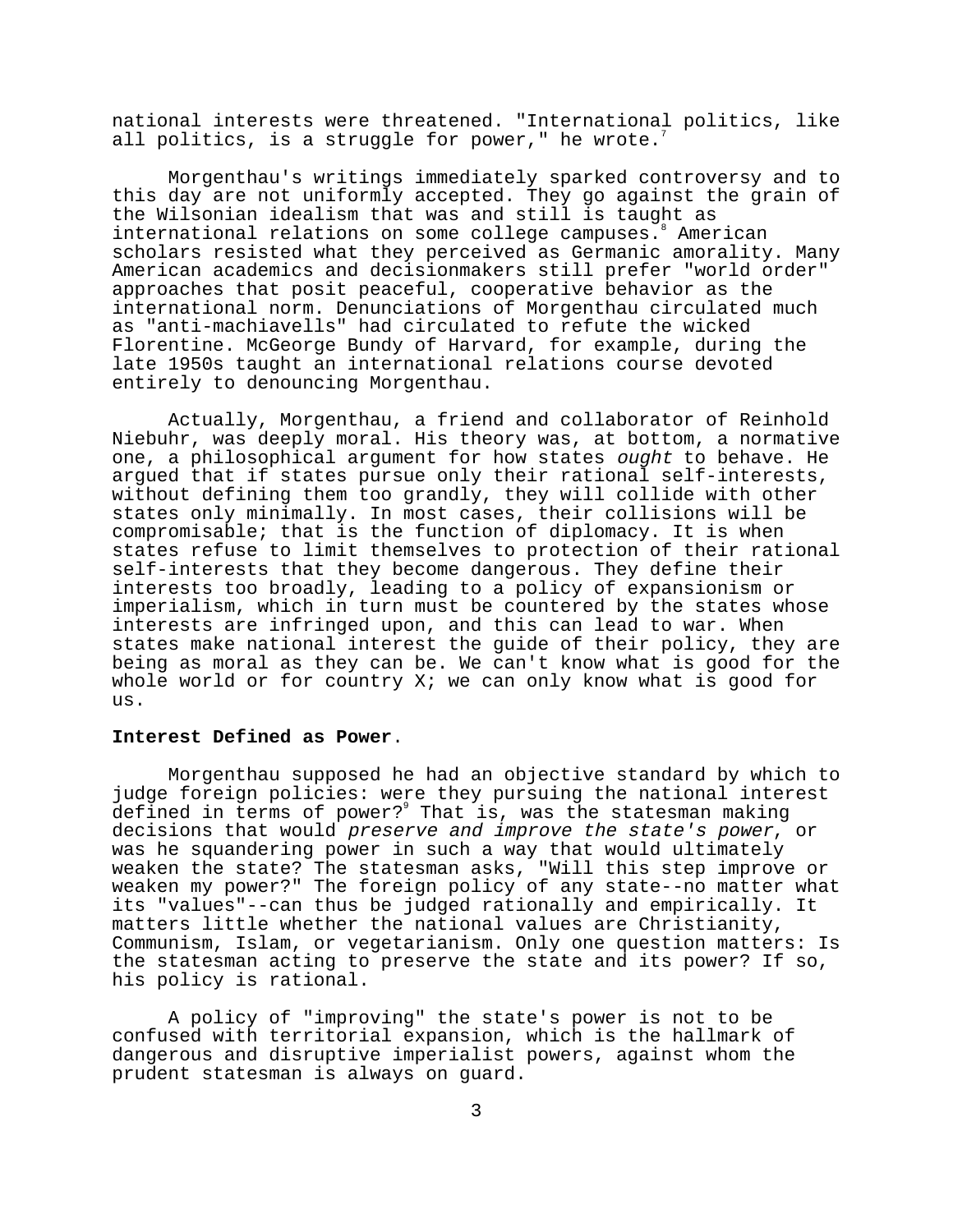With power as a yardstick Morgenthau had no trouble defining the national interest at any given time and under any circumstance. He was uncannily prescient. He also had no difficulty in reading the minds of statesmen both dead and alive. "Using national interest defined as power, we look over the statesman's shoulder when he writes his dispatches; we read and anticipate his very thoughts."<sup>10</sup> Did Morgenthau have this ability because he applied some formula of national interest or because he was tremendously intelligent? Lesser minds have tried to define certain policies as national interest and have thereby committed egregious errors. Overseas expansion, for example, might appear to enhance state power by the influx of new riches. But it may also drain state power by spreading it too thin and engaging too many enemies. A giant empire may actually ruin the state; the Spanish Habsburgs put themselves out of business. Hitler flung away German power and ruined the state.

There are times when the statesman must move decisively to engage his armed forces in the threat or practice of war. When the borders or existence of the state are threatened by an expansionist or imperialist neighboring state, one must arm and form alliances, and it is best to do so earlier rather than later. Accordingly, one of the great tasks of the statesman is to scan the horizon for expansionist or imperialist threats. Any state engaged in expanding its power is pursuing a "policy of imperialism," wrote Morgenthau. A state merely intent on preserving itself and conserving its power is pursuing a "policy of the status quo." The statesman is able to tell one from the other despite the imperialist's claim to be for the status quo. When you see a Hitler on the march, arm yourself and form alliances. Do not wait for him to flagrantly violate some point of international law, such as the invasion of Poland, for that might be too late. Britain and France, more intent on the details of international law, failed to understand the imperialist thrust behind German moves in the late 1930s.

Potentially the most dangerous policy is one of declaring certain interests to be vital but then not backing up your words with military power. This is a "policy of bluff" and tends to end badly, in one of two ways: either your adversary sees that you are bluffing and continues his conquests, or you belatedly attempt to back up your words, in which case you may have to go to war to convince him that you were not bluffing. One horrifying example is the U.S. policy of angry words at Japan in the 1930s over its conquest of China, words unsupported by military power or any inclination to use it. Tokyo could simply not believe that China was a vital U.S. interest; the Americans were bluffing. Was not poker, the game of bluff, the Americans' favorite card game?

Something similar occurred in Bosnia: many strong words from the United States and the West Europeans, unsupported by military power or the intent to use it. Quite reasonably, the Serbs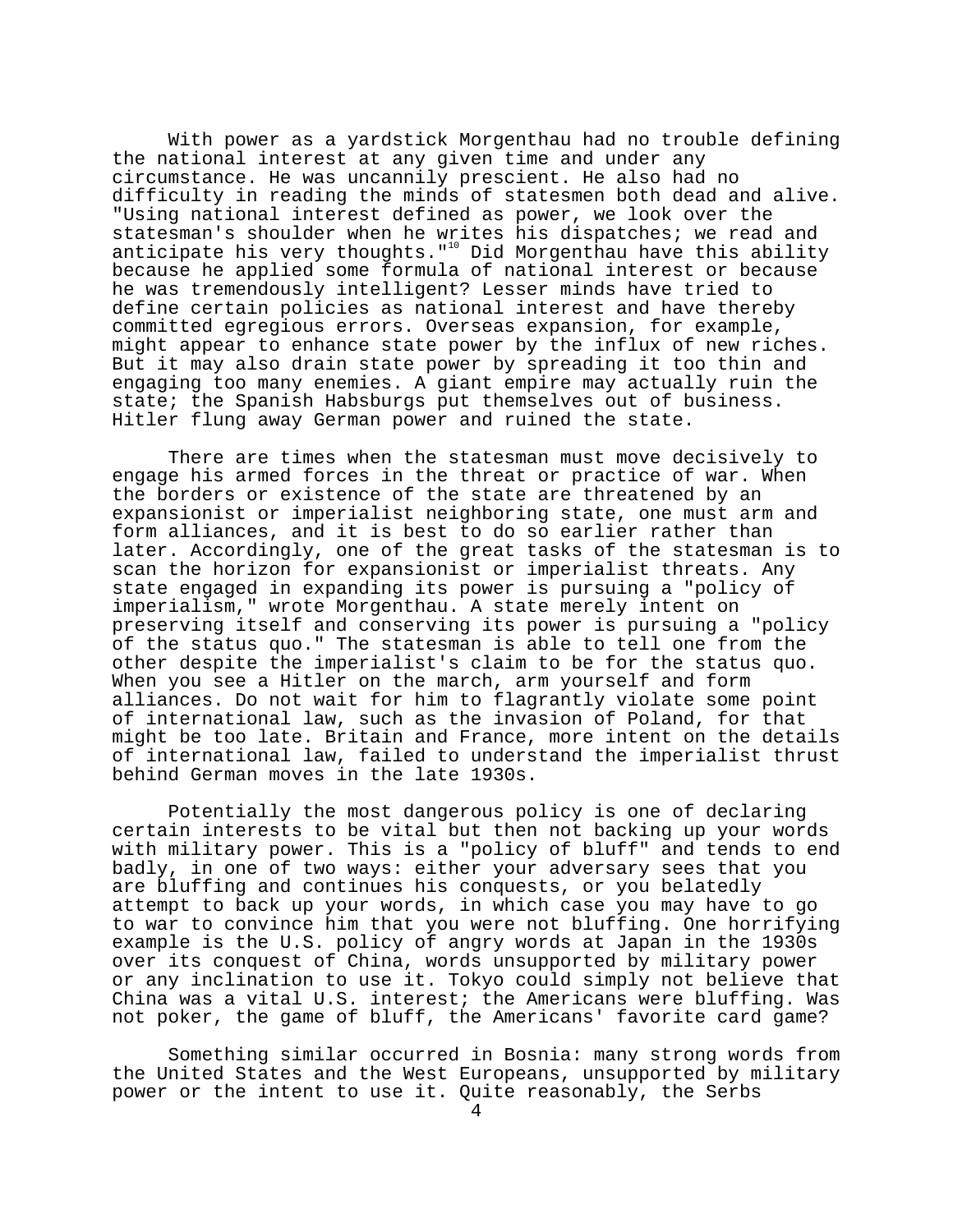concluded we were bluffing, and they were right. Always back your interests by adequate power. If you don't have the power, don't declare something distant to be your interest. Thou shalt not bluff.

### **Vital and Secondary Interests**.

Morgenthau saw two levels of national interest, the vital and the secondary.<sup>11</sup> To preserve the first, which concerns the very life of the state, there can be no compromise or hesitation about going to war. Vital national interests are relatively easy to define: security as a free and independent nation and protection of institutions, people, and fundamental values. Vital interests may at times extend overseas should one detect an expansionist state that is distant now but amassing power and conquests that later will affect you. Imperialist powers that threaten your interests are best dealt with early and always with adequate power.

Secondary interests, those over which one may seek to compromise, are harder to define. Typically, they are somewhat removed from your borders and represent no threat to your sovereignty. Potentially, however, they can grow in the minds of statesmen until they seem to be vital. If an interest is secondary, mutually advantageous deals can be negotiated, provided the other party is not engaged in a policy of expansionism. If he is engaged in expansionism, compromises on secondary interests will not calm matters and may even be read as appeasement.

Additionally, Realists distinguish between temporary and permanent interests, $12$  specific and general interests, $13$  and complementary and conflicting interests.<sup>14</sup> Defense of human rights in a distant land, for example, might be permanent, general, and secondary; that is, you have a long-term commitment to human rights but without any quarrel with a specific country, certainly not one that would damage your overall relations or weaken your power. Morgenthau would think it absurd for us to move into a hostile relationship with China over human rights; little good and much harm can come from it. A hostile China, for example, offers the United States little help in dealing with an aggressive, nuclear-armed North Korea. Which is more important, human rights in China or restraining a warlike country which threatens U.S. allies? More often than not, political leaders must choose between competing interests.

Two countries, even allies, seldom have identical national interests. The best one can hope for is that their interests will be complementary. The United States and Albania, for instance, may have a common interest in opposing Serbian "ethnic cleansing," but the U.S. interest is a general, temporary, and secondary one concerning human rights and regional stability. The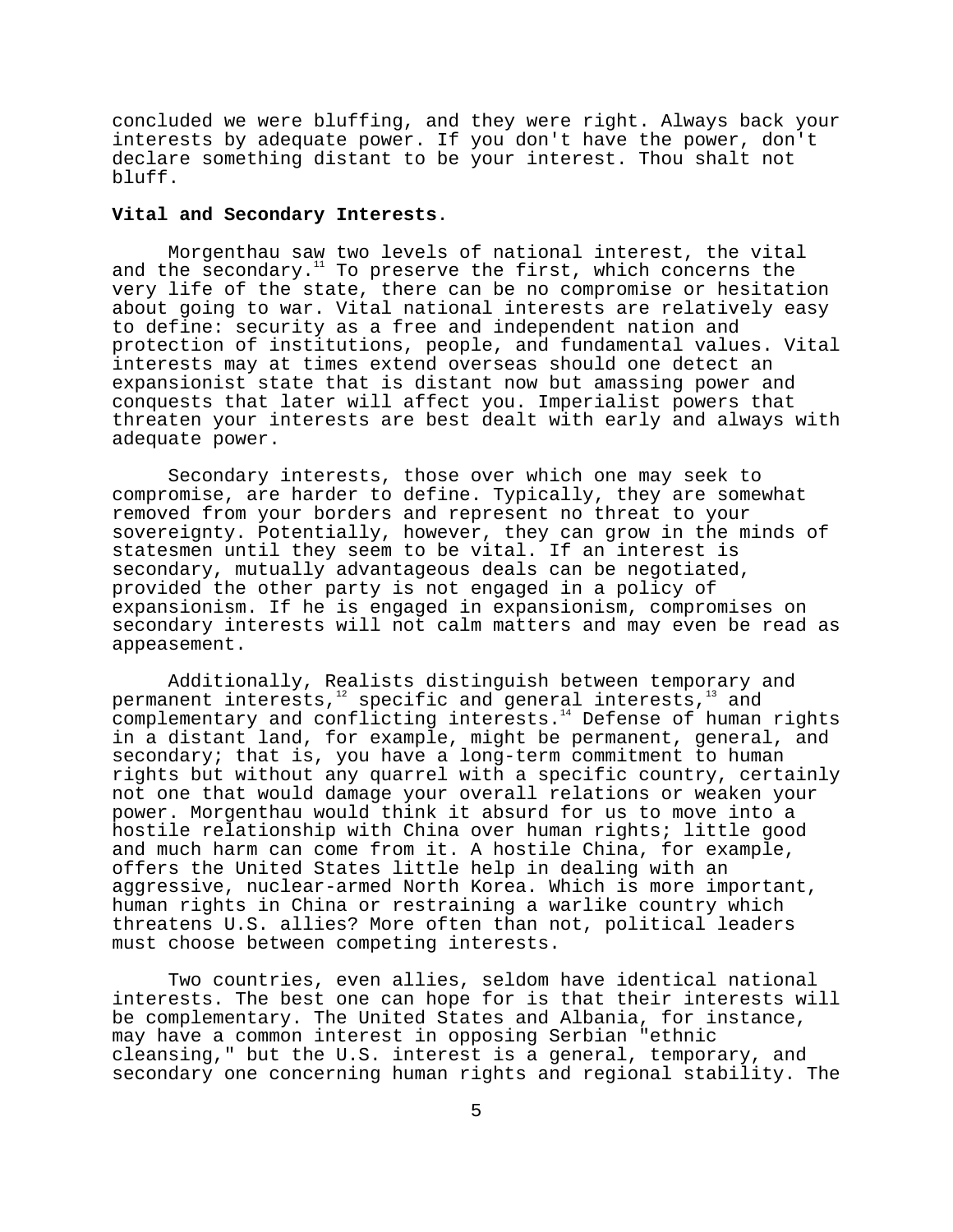Albanian interest is a specific, permanent, and possibly vital one of forming a Greater Albania that would include Serbian-held Kosovo with its Albanian majority. Our interests may run parallel for a time, but we must never mistake Albanian interests for U.S. interests.

#### **TYPES OF NATIONAL INTEREST**

#### **Examples**

| Importance    | Vital<br>Secondary           | No Soviet Missiles in Cuba<br>An Open World Oil Supply              |
|---------------|------------------------------|---------------------------------------------------------------------|
| Duration      | Temporary                    | Support for Iraq in Opposing<br>Tran                                |
|               | Permanent                    | No Hostile Powers in Western<br>Hemisphere                          |
| Specificity   | Specific<br>General          | No Japanese Trade Barriers<br>Universal Respect for Human<br>Rights |
| Compatibility | Complementary<br>Conflicting | Russian Cooperation in Bosnia<br>Russian Support for Serbs          |

#### Table 1.

It is sometimes hard to anticipate how another country will define its national interest. Each sees things through different eyes. Hungary in the 1990s has been very cooperative with the West and eager to join NATO. In 1994, however, when the United States and France proposed air strikes to curb Serbian artillery atrocities in Bosnia, Hungary stopped the U.S. use of its territory for AWACS flights. An American looking at this refusal is puzzled: "But don't they want to be on our team?" A Hungarian looking at the refusal says, "We'll have to live with the Serbs for centuries; that border is a vital, permanent interest for us. Some 400,000 ethnic Hungarians live under Serbian control in Voivodina as virtual hostages. The Americans offer no guarantees of protection, but they expect us to join them in an act of war. Sorry, not a good deal." (The AWACS flights were quickly restored as the crisis passed.)

The diplomat's work is in finding and developing complementary interests so that two or more countries can work together. (Better diplomatic spadework would have signalled in advance the difference between Hungarian and U.S. interests in 1994.) Often countries have some interests that are complementary and others that are conflicting, as when NATO members cooperate to block the Soviet threat but clash over who will lead the alliance. The French-U.S. relationship can be described in this way. Where interests totally conflict, of course, there can be no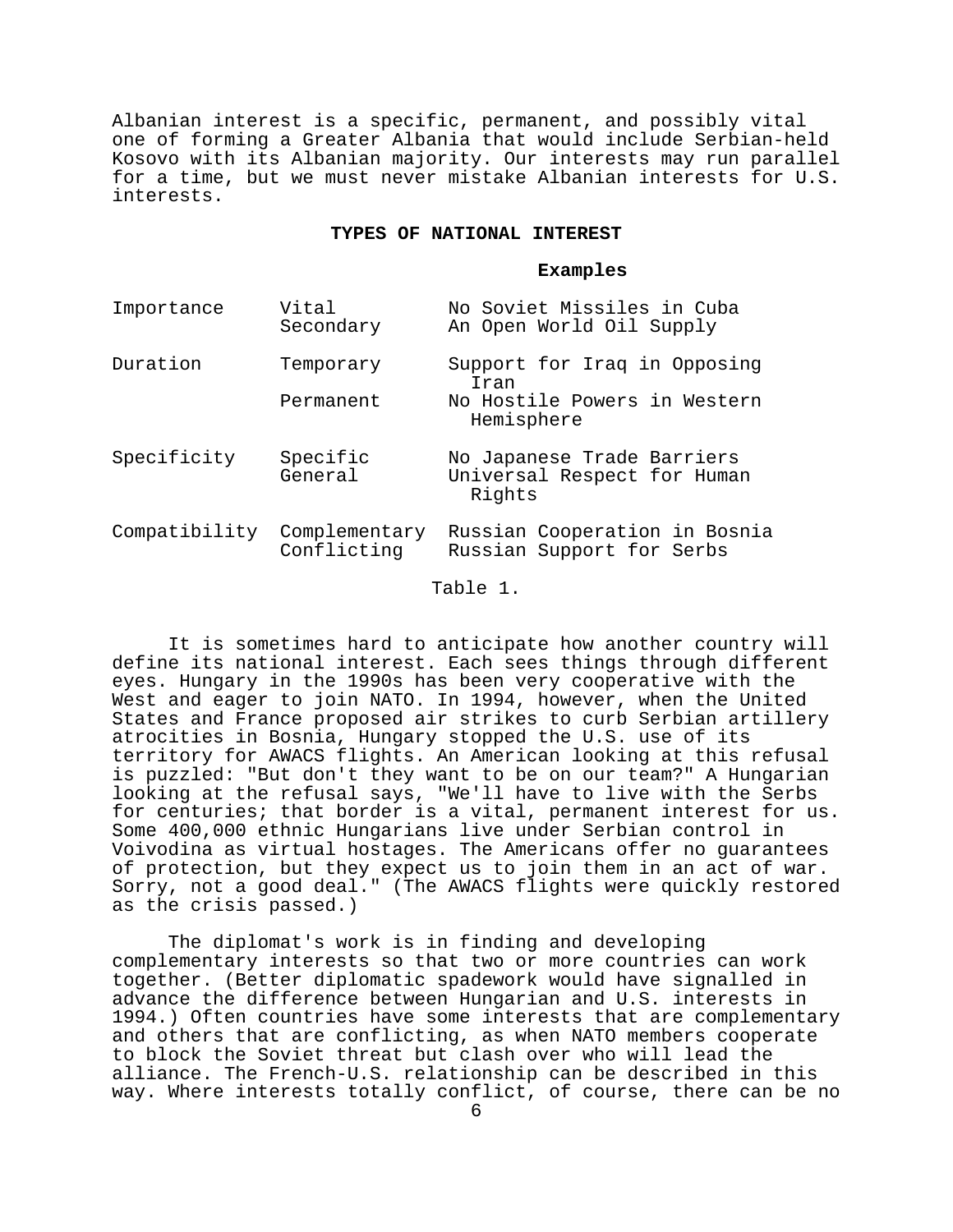cooperation. Here it is the diplomat's duty to say so and find ways to minimize the damage. Do not despair in this situation, as national interests can shift, and today's adversary may be tomorrow's ally.

Much national interest thought has a geographical component; that is, a country, waterway, or resource may have a special impact on your national interest. Britain, for example, had a permanent, specific, and often vital interest in the Netherlands. Who controlled the Low Countries had the best invasion route to England. (For the blue-water types: the northerly winds that sweep between England and the Continent allow a sailing vessel to take a beam reach, the fastest point of sail, west from Holland to England. Here the winds, in facilitating rapid invasion, helped define England's national interest.) Whether the threat was Habsburg emperors, French kings, or German dictators, Britain felt it had to engage to secure this invasion springboard.

Morgenthau found much folly in U.S. policy during the cold war, some of it on geographical grounds. He thought it irrational that the United States could tolerate a Soviet puppet state, Cuba, near our continent while we engaged in Vietnam on the other side of the globe. Cuba was a vital interest, Vietnam was not. Morgenthau spoke against the Vietnam war as an irrational crusade that did nothing but drain American power in an unimportant part of the world.<sup>15</sup> At this same time, many claimed Vietnam was a vital U.S. interest. How can you tell at that moment who's right?

Morgenthau's favorite contemporary statesman was Charles de Gaulle of France, whom he called extraordinarily intelligent. De Gaulle indeed was able to pursue French national interests without undue sentimentality. When he realized that French colonies, especially Algeria, were a net drain on French power, he cut them free despite the howls of French imperialists. A richer, stronger France emerged from decolonization. De Gaulle also reasoned that no state willingly entrusts its security to foreigners, so he built a French nuclear force and kicked the Americans out of France. (In confining U.S. forces to the narrow width of Germany, he also pushed them into an implied doctrine of early first use, thus assuring France precisely the U.S. nuclear guarantee that it sought.)

#### **Variations on Morgenthau**.

Gradually, Morgenthau's powerful arguments caught on. Operating independently of Morgenthau, the diplomatist-historian George F. Kennan came to essentially identical conclusions from his studies of U.S. and Soviet foreign policies.<sup>16</sup> Protestant theologian Reinhold Niebuhr insisted that Christians must look at the this-worldly impact of aggression and be prepared to counter it; pacifism is a form of Christian heresy, for it requires the Christian to stand impotent in the face of  $evil.$ <sup>1</sup>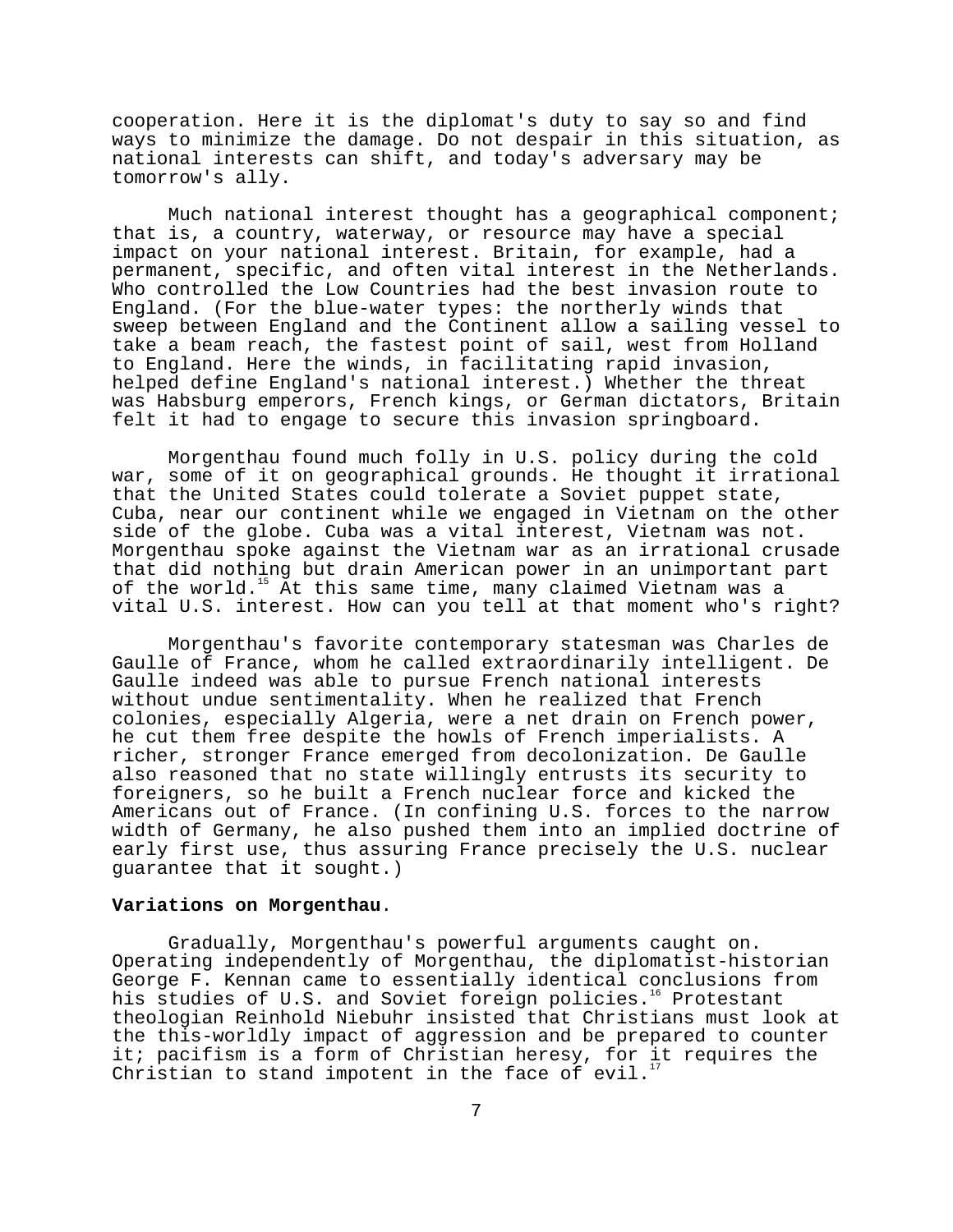Perhaps the greatest damage done to Realism was by those who embraced it but misunderstood and misused it. By the 1960s, Realism was part of mainstream thinking, just in time to be used to support President Johnson's escalation of the Vietnam war. Vietnam hawks used Morgenthau's reasoning to justify the war: an expansionist power was swallowing one country after another and would not be stopped until defeated by force of arms. A Communist victory in Southeast Asia would destabilize the U.S. defense, economic, and political presence in all of Asia. Stop them there or stop them later. Here the great weakness of national interest thinking came out with a vengeance: Precisely how can you tell when a genuinely vital national interest is at stake?

National interest thinking has also been misused by idealistic interventionists who wish to expand U.S. interests so that they include some kind of "world interest." They would like to use U.S. power to right wrongs the world over. A "crusade" may be thus defined as the use of one's power in causes little related to the national interest. In our day, for example, one hears many prominent people, in and out of government, claim that slaughter of civilians in a distant war is a vital U.S. interest, for if allowed to spread such behavior will eventually threaten U.S. interests. They often use Nazi Germany and Munich as analogies. In defining national interest so broadly, however, they turn it into altruism: "By helping the victims of aggression, we make the world a safer, more stable place, and that redounds to our benefit," they argue. An altruist has been called someone who defines his self-interest so broadly that it includes everybody's interest. On such a basis, Morgenthau would argue, the United States could be engaged permanently in half a dozen wars around the globe, a frittering away of U.S. power that could come to no good end.

True national interest thinking is rather tightly limited to your nation. It is a constant temptation to expand your thinking beyond your nation's interest to include many nations' interests or the world's interest, and under certain circumstances you may wish to do this, but please do not call it "the national interest." If you do, you may soon be "fighting for peace" in many spots around the globe. The great utility of national interest thinking is to tap the statesman on the shoulder and ask, "Is this proposed effort for the good of your country or to carry out an idealistic abstraction?"

Feasibility is linked to national interest; power is the connecting link. An infeasible strategy--where your power is insufficient to carry out your designs--is inherently a bad strategy. If the type of power is wrong for the setting (e.g., heavy tanks to counter Vietnamese or Afghan guerrillas; air power to stop a three-sided civil war), you are undertaking an infeasible strategy.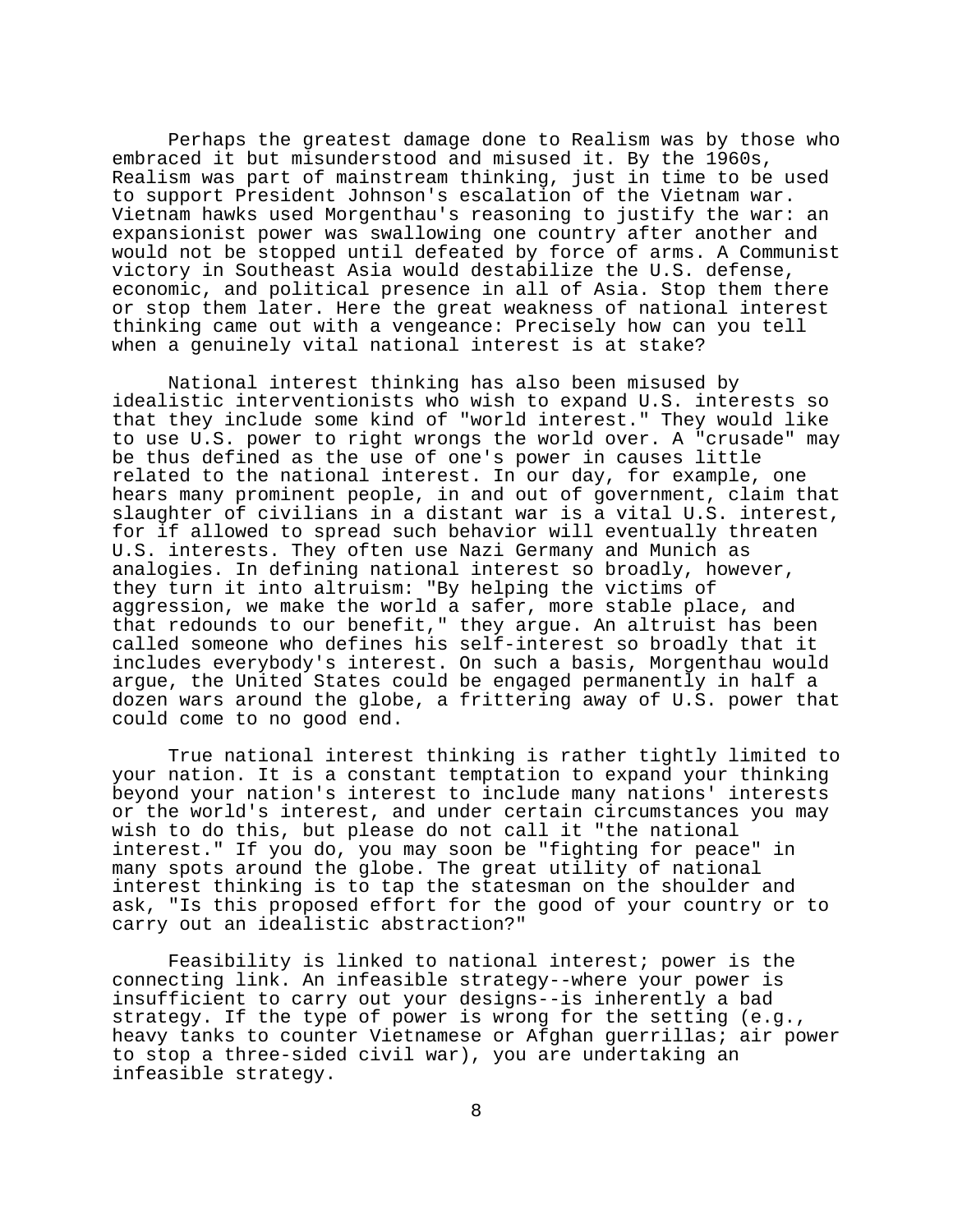Further, remember that objectively any country's expansion of its power is a "policy of imperialism." If you are expanding your power even for the noblest of causes, to save the world or to save country X, other nations, even friendly ones, still see it as imperialism. Once we have sufficient power to stabilize conflicts, prevent aggression, and stop nuclear proliferation, we will have accummulated so much power that we are de facto king of the world. For some curious reason, other nations resent this; they can't understand that our power will be used only for good. This is the story of U.S. power both during the cold war (e.g., French resentment) and after it (e.g., Russian resentment).

One can make as many gradations and subdivisions in the national interest as one wishes. Donald Nuechterlein, for example, saw four levels rather than Morgenthau's two: survival, vital, major, and peripheral.<sup>18</sup> Examined more closely, though, survival interests concern only destruction in nuclear war (a subset of vital), and peripheral interests are too minor to concern us. Thus we are back to Morgenthau's two: vital and secondary. You could devise a 10-point or 20-point scale of national interests if you wished, but its precision is spurious as it will soon reduce itself to the dichotomy of interests worth going to war for and interests upon which one may compromise. As William of Ockam put it: Do not needlessly multiply entities.

### **Warping Effects on the National Interest**.

At any given time, the national interest may be difficult to define due to the warping effects of ideology, the global system, public and elite convictions, the mass media, and policy inertia.

Ideology. An ideology is a plan to improve society, or at least a claim to be able to do so. Ideology closely parallels religion, except the former aims to improve things in this world rather than in the next. People caught up in an ideology often exhibit religious-like fervor and disregard of empirical reality. The opposite of ideology is pragmatism. Morgenthau and other realist thinkers generally scoff at ideology and claim it is essentially a trick to justify dictatorship. The dictator himself generally takes ideology with a big grain of salt while pursuing a policy of national interests. Did Lenin withdraw Russia from World War I because it was a dirty imperialists' war or to save Russia from further dismemberment at the hands of the advancing Germans? In the 1936-39 Spanish Civil War, Stalin ordered the Comintern volunteers in Spain to adopt an extremely moderate, nonrevolutionary line. Stalin was trying to convince Britain and France to join him in the struggle against Hitler. Without such an alliance, Soviet vital national interests were threatened. Communist ideology or Spanish democracy had nothing to do with it; the security of Soviet territory was all Stalin cared about.

Ideology can be changed at the drop of a hat. Stalin stopped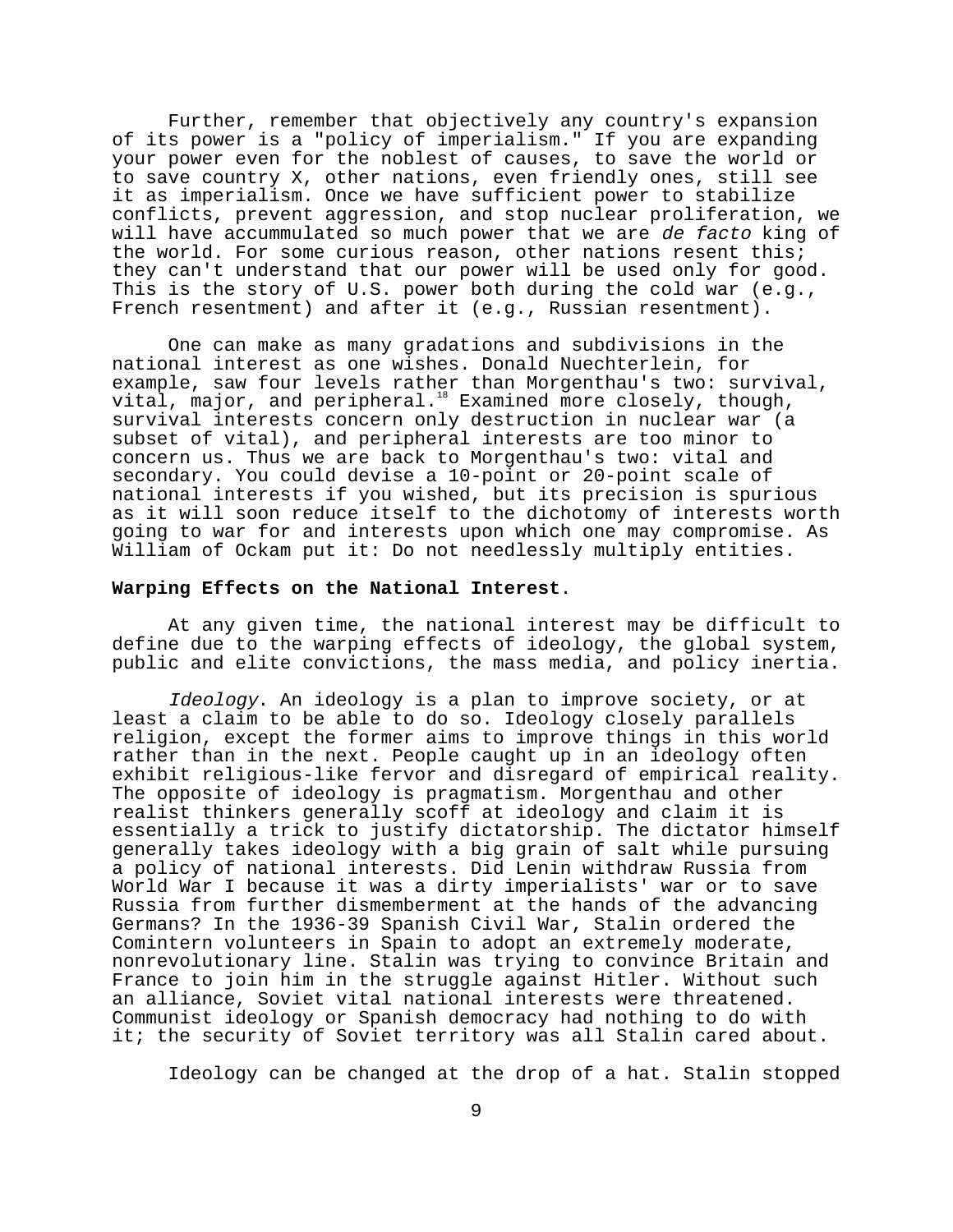excoriating Nazi Germany in 1939 because he couldn't get any cooperation out of Britain and France to secure his western borders, so he turned to Hitler to get a deal for the same end. By the same token, Winston Churchill, a fire-breathing Conservative, explained why Britain was now in alliance with the Soviet Union: "If Hitler invaded hell, I would find a few good words to say about the devil in the House of Commons." Ideological differences or affinities do not matter, only safeguarding one's country matters. Later in the war, the redoubtable Brigadier Maclean reported back from Yugoslavia that Tito's Partisans were Communists and would communize Yugoslavia after the war. Churchill took the news without surprise and asked Maclean, "Do you intend to make Yugoslavia your permanent residence after the war?" Maclean allowed as he did not. "Good," nodded Churchill, "neither do I." The ideology of postwar Yugoslavia was not uppermost in his mind, indicated Churchill; the survival of Britain in the war was.

But what of the true believer, the revolutionary who still acts on his ideology? Such people are extremely difficult to deal with because they ignore their own national interests and are thus unpredictable. Typically, their passion does not last long as they become acquainted with the burdens of governing and preserving their country. Lenin started switching from ideology to pragmatism almost immediately upon seizing power, for now he had Russia to take care of. If they are unable to switch, they may destroy their entire region, including their own country, as Hitler did. Notice how after the death of Khomeini, Iranian policy has gradually become more pragmatic. Ideology and national interest are at odds; a country caught up in ideology is typically unable to pursue a policy of national interest, which requires a calm, uncluttered view of reality.

Global System. The global configuration of power may also warp national interest thinking. Late in the 19th century, with the globe largely carved up by European imperial powers, many countries felt compelled to grab the leftover pieces to prove themselves major powers. A kind of contagion or copy-cat effect warped the national interest, leading to the U.S. seizure of the Philippines from Spain. Teddy Roosevelt engineered the move but some years later regretted it when he noticed that the Philippines had become a U.S. vulnerability in the Pacific, one that had to be defended at great cost from the Japanese. It is easy to declare something to be your national interest but hard to back out afterward.

A world divided by many powers is quite different from one divided by just two superpowers.<sup>19</sup> Probably the biggest distortions came in the latter case, that of cold war bipolarity, a zero-sum game that tended to make everything important. Limited definitions of the national interest fell by the wayside, and the superpowers plunged ever deeper into obscure corners of the world as if one more client state proved they were winning. Laos,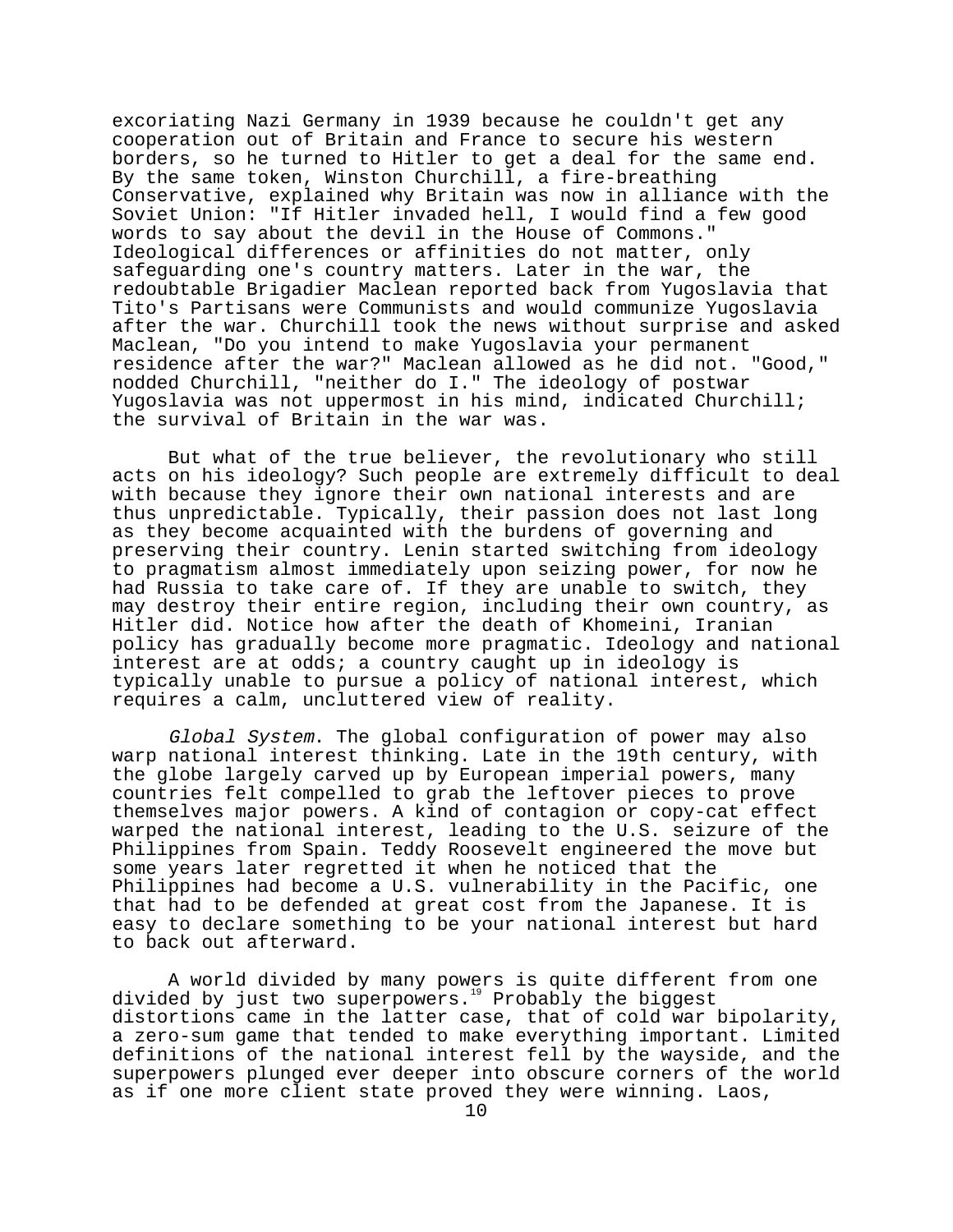Ethiopia, Afghanistan, everything became the national interest. Only Antarctica remained outside the superpower competition. Like the Sherwin-Williams paint symbol, national interests "cover the earth" and thus lose their utility. You must be able to discriminate and rank national interests lest you spread your power too thin and in areas of little importance.

In a bipolar situation, the hegemonic superpower of each camp is forced, in order to hold its alliance together, to take on the national interests of each client state. One of the causes of the 1948 Tito-Stalin split, for example, was Tito's insistence that Trieste belonged to Yugoslavia. Trieste may have been a Yugoslav national interest, but it was not a Soviet national interest, and Stalin was reluctant to provoke the British and Americans over it. The United States was reluctant to come to French aid in the first Indochina war; it was not a U.S. national interest. To draw France into the common defense of Europe in the early 1950s, however, it was necessary to support French imperialism on the other side of the globe. U.S. involvement in Indochina started as a bribe to get French cooperation in Europe. The care and feeding of the alliance becomes a dominant national interest, one that blots out a careful review of military engagement in a distant swamp.

The clients, of course, feel little obligation to make the national interests of the hegemon their own. France did not come to the aid of the United States in Indochina; de Gaulle, in fact, told the Americans they were quite foolish. Aside from the Soviets, no members of the Warsaw Pact had any interest in Afghanistan. The bipolar world thus produces a tail- wags-dog effect in pushing the hegemon to defend the clients with no reciprocity implied. As such, bipolar systems come under great stress and have finite life-spans. This bothers a Realist not at all, for no alliance lasts forever; they change as the national interests of their members change. An alliance is not an end in itself; it is merely one device that, for a certain time, may support the national interest.

The collapse of the bipolar world of the cold war now permits an un-warping or normalizing of national interests. Laos, Ethiopia, and Afghanistan now receive precisely the attention they merit. We are no longer so solicitous of our European friends, whose national interests may diverge from and even conflict with ours. We are not desperate to hold together NATO and may now tell the Europeans to feel free to do whatever they wish; we may or may not back them up, depending on our national interests involved. Notice how the end of the cold war brought some very tough talk and inflexible positions in the GATT negotiations to lower trade barriers. There was no longer much reason for the United States to be especially nice to the West Europeans and East Asians on trade; it seemed to be high time for Washington to look out for U.S. economic interests.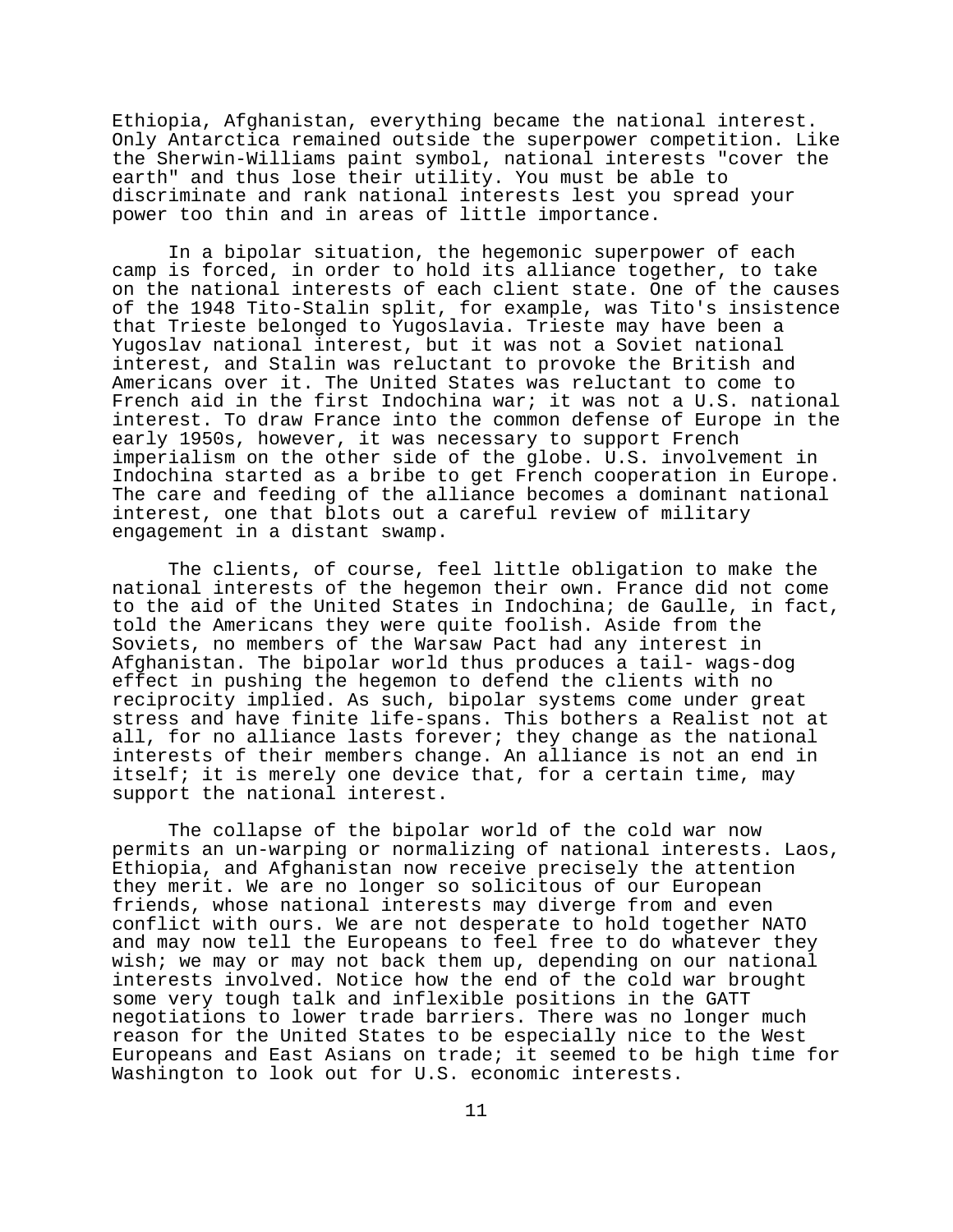Public and Elite Convictions. While not as explicit as ideologies, the culture, values, and convictions of a country can also warp definitions of the national interest. Every country has national values, but the statesman who acts on them without reference to the national interest risks damaging the nation. The long American missionary experience in China convinced many Americans that China was our responsibility to save and uplift. The result was war with Japan. The cultural and ethnic affinities of many Americans lead them to automatically support their country of origin and to define its national interests as America's. The Israeli and Greek lobbies are quite influential, even though Israeli and Greek interests sometimes diverge from U.S. interests. The Greek lobby, for example, made Washington hesitate for years before officially recognizing Macedonia.

A lack of interest can also be warping. If left to itself, some analysts believe, U.S. mass opinion tends toward isolationism; that is, it sees no important national interests anywhere. Americans are especially indifferent to Latin America, which is seen as having no impact on the United States except for drugs and illegal immigrants. Americans mistakenly but deeply believe there are few U.S. national interests there.

Elites--the top or most influential people--pay far more attention to foreign affairs than the public at large; therefore they are instrumental in defining national interests. The anglophilia of the WASP elite of the Northeast inclined America to enter two world wars to defend Britain. This inclination was not shared by the Midwest, where elites were more Irish and German in origin; hence the "isolationism" of the Midwest.

Economic elites may define U.S. holdings abroad as the national interest. United Fruit saw Arbenz's reforms in Guatemala as a threat to their bananas and hence to the United States. ITT saw Allende's takeover of the ITT-owned Chilean telephone network as a threat to U.S. interests. Some critics wonder if the U.S. war against Iraq was a defense of national interests or oil-industry interests.

Educational elites may awaken or keep alive issues that do not interest the public at large. By inculcating a "world order" view of global politics, educators may convince students that distant problems are vital U.S. interests. As young officials these students may carry idealistic views with them into government agencies and news organizations. Some young State Department officials resigned when they could not get their way in defining Bosnia as a U.S. interest.

Mass Media. Especially important in awakening the broader public to questions of national interest are the mass media. Unfortunately, they do so on a capricious basis little grounded in calm calculation. One noted columnist made the Kurds his pet national interest. Addicted to "good visuals" and "action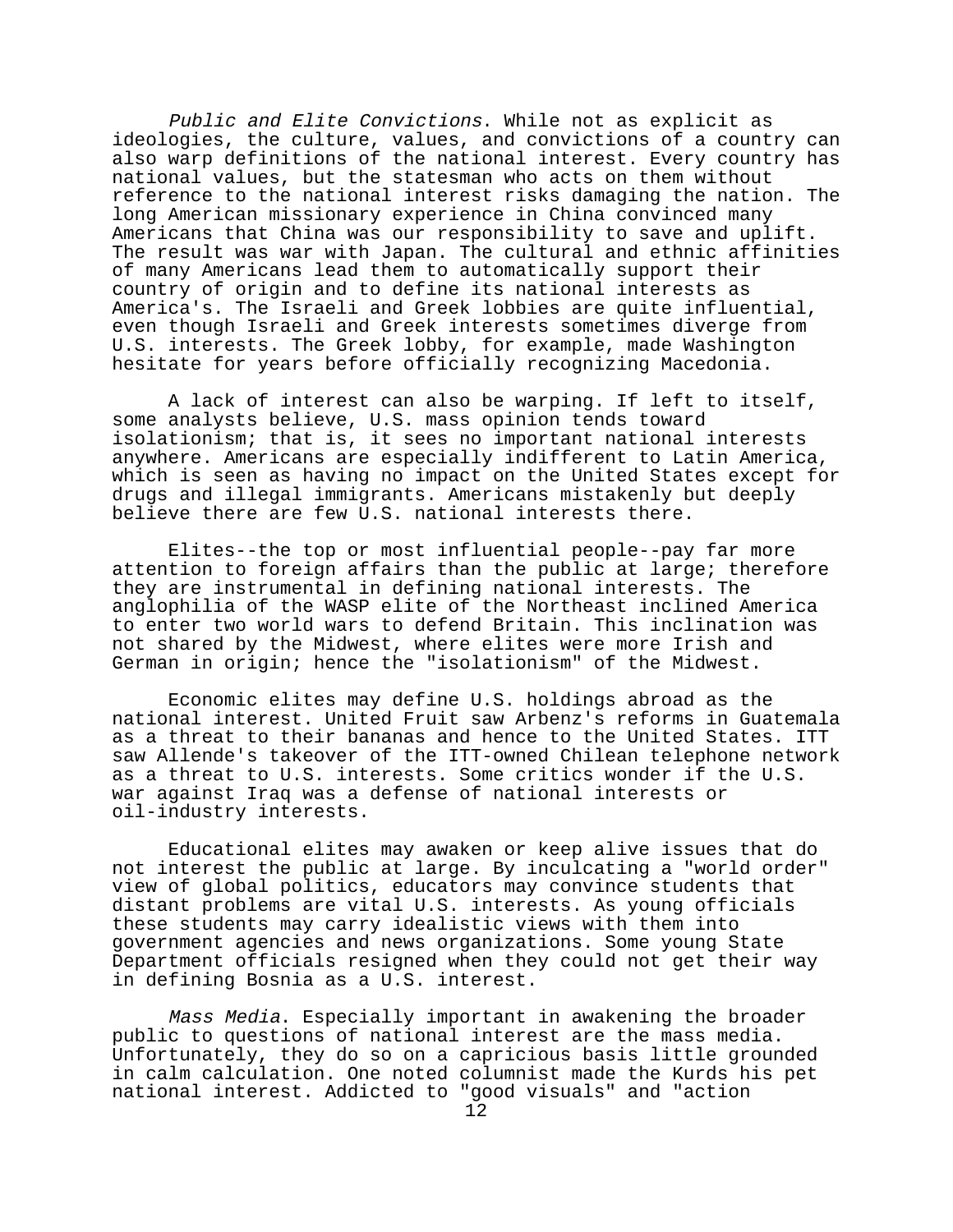footage," television goes where the action is and brings back images of maimed or starving children ("If it bleeds it leads"). Implicit in the images is the message that atrocities so terrible automatically become a U.S. interest. The media can be highly selective, giving extensive coverage to horrors in Bosnia but ignoring similar horrors in Peru, Sri Lanka, or Angola. South America would have to sink before U.S. television would cover it. To have the media set the national interest is to let show-biz take over the guidance of the nation.

Policy Inertia. Once a policy is set, it takes on a life of its own and may continue indefinitely.<sup>20</sup> The nature of bureaucracy is to keep marching in the direction initially set, which may include definitions of the national interest. The situation may change over time, but not the bureaucracy. Dean Rusk testified that South Vietnam had become a vital U.S. interest because we had sunk so much foreign aid into it. Henry Kissinger later said that even if Vietnam had not initially been a U.S. interest, the U.S. commitment of blood and treasure had put U.S. credibility on the line and thus turned Vietnam into a vital interest. On this basis, you can create national interests anywhere in the world where previously you had none.

## **The Utility of National Interest**.

If the definition of the national interest can be warped in so many ways, what good is the concept? It's only as good as your ability to perceive reality accurately, a gift granted to few. For the rest of us, to get an accurate fix on the national interest it would be necessary to travel into the future in a time machine to see how things worked out under a given policy. The real national interest is sometimes knowable only many years after the fact. Second- and third-order effects of a policy are often wildly unpredictable.

In the mid-1960s, Vietnam seemed to most Americans to be a national interest; a decade later few thought it had been one. The victorious Communists in Vietnam, having impoverished their country, now seek to enter the capitalistic world market economy. Funny how things work out.

As noted above, the real problem is when reputedly intelligent, well-informed analysts come down on opposing sides in defining the national interest. Who can the statesman trust? "National interest" is often used on a polemical basis, with each side claiming to have the true picture.

The utility of national interest is not in any formula that can untangle complex issues. Beware of anyone trying to sell you a formula or pat answer; there are none. National interest is useful in training the decisionmaker to ask a series of questions, such as: How are current developments affecting my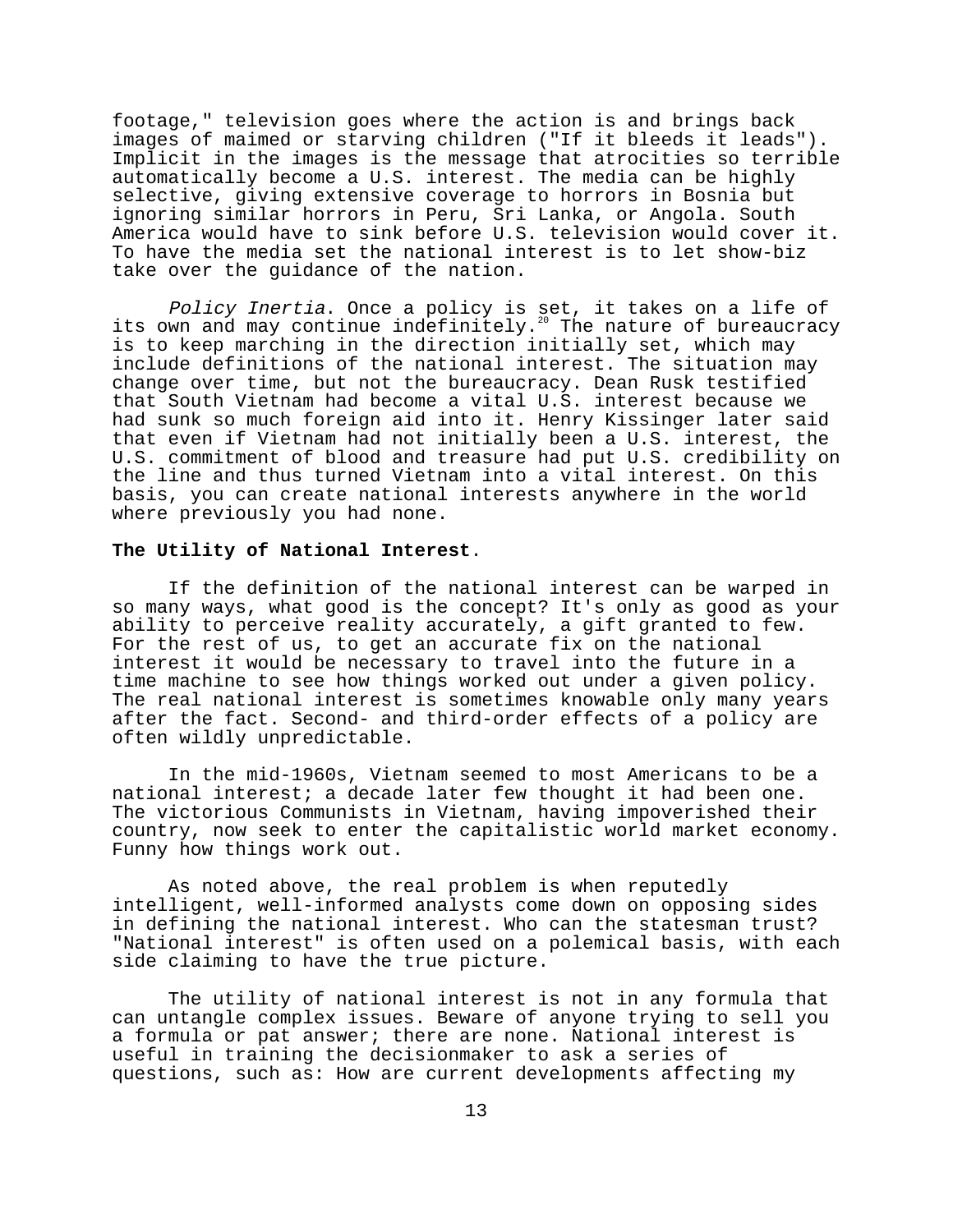nation's power? Are hostile forces able to harm my vital interests? Do I have enough power to protect my vital interests? Which of my interests are secondary? How much of my power am I willing to use to defend them? What kind of deals can I get in compromises over secondary interests? The net impact of these questions is to restrain impetuous types from embarking on crusades.

Morgenthau's argument is that the world would be a much better place if all statesmen would consistently ask such questions, for that would induce a sense of limits and caution into their strategies that might otherwise be lacking. For those who simply will not keep their national interests defined tightly and close to home but instead are intent on expanding their power (imperialism), Morgenthau's approach is also useful. The statesman is constantly scanning the horizon to detect the growth of hostile power centers, and if they seem likely to impinge on his national interests he formulates strategies to safeguard them, each step grounded on adequate power.

The national interest approach is terribly old-fashioned, and some thinkers argue it has been or must be superseded by "world interest" or "world order" approaches, which go beyond the inherent selfishness of national interest. Empirically, however, one would still find national interest a better predictor of state strategy than world order. In a crisis, when it comes to putting their troops in harm's way, statesmen still ask themselves, "What is my nation's interest in all this?" It's still not a bad question.

#### **ENDNOTES**

1. The original is still perhaps the best: Niccolo Machiavelli, The Prince and the Discourses, New York: Random House, 1940. For more modern interpretations, see also the explication of 19th-century German scholar Friedrich Meinecke, Machiavellism: The Doctrine of Raison d'Etat and Its Place in Modern History, trans. Douglas Scott, New Haven: Yale University Press, 1957; and of Hebert Butterfield, The Statecraft of Machiavelli, New York: Macmillan, 1956.

2. St. Thomas Aquinas, Summa Theologica, 2-2ae, Quest. 40, Art. 1 in Aquinas, Selected Political Writings, trans. J. G. Dawson, Oxford: Blackwell, 1948, p. 159.

3. Carl von Clausewitz, On War, ed. and trans. by Michael Howard and Peter Paret, Princeton, NJ: Princeton University Press, 1976, pp. 80-81, 87, 88.

4. Henry Steele Commager and Milton Cantor, eds., Documents of American History, Vol. I, 10th ed., Englewood Cliffs, NJ: Prentice Hall, 1988, p. 174.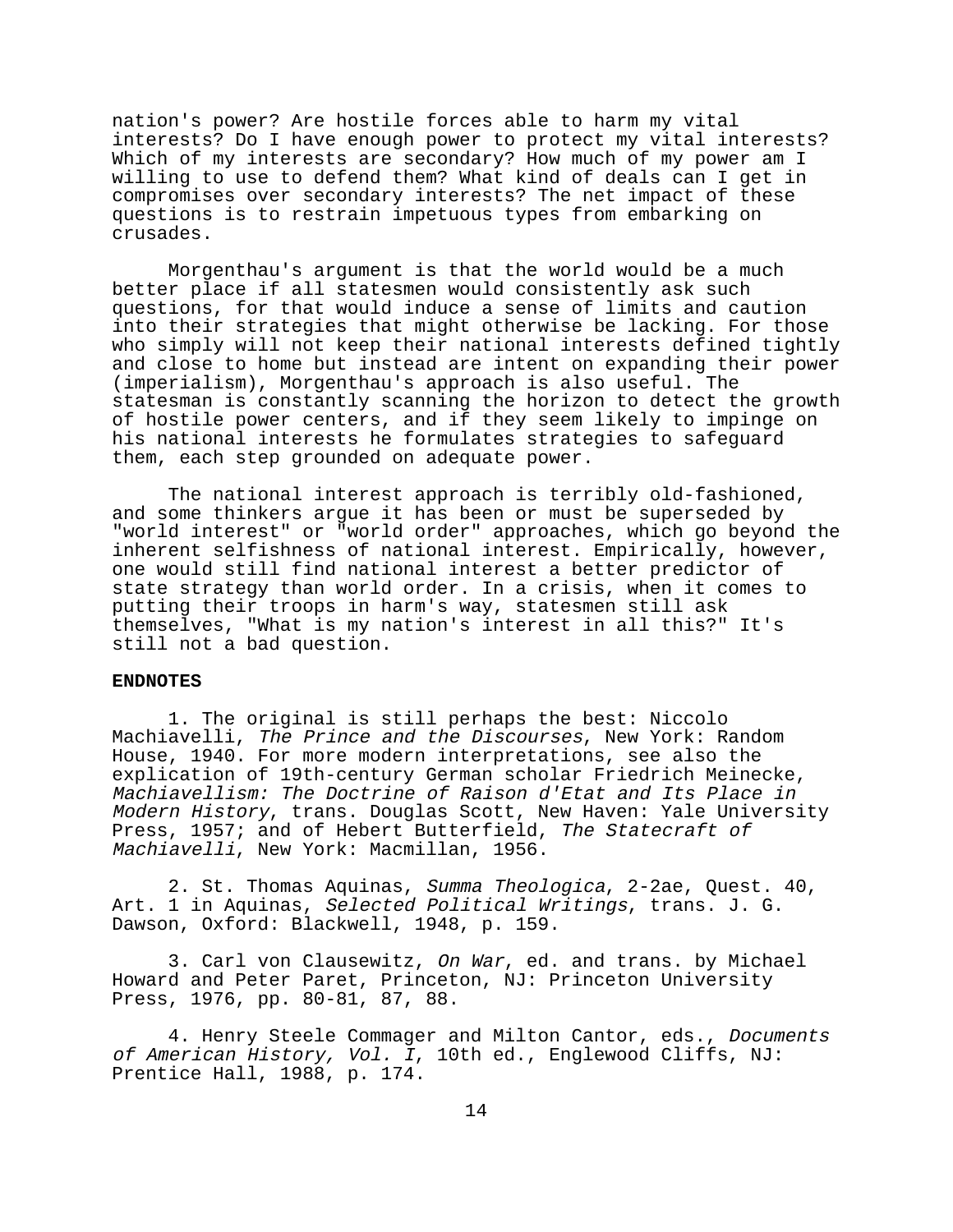5. For a review of the split in U.S. academic thinking on international relations, see Grayson Kirk, The Study of International Relations in American Colleges and Universities, New York: Council on Foreign Relations, 1947.

6. George F. Kennan, American Diplomacy, expanded ed., Chicago: University of Chigago Press, 1984, p. 95.

7. Hans J. Morgenthau, Politics Within Nations, 6th ed., New York: Knopf, 1985, p. 31.

8. See, for example, Robert E. Osgood, Ideals and Self-Interest in America's Foreign Relations, Chicago: University of Chicago Press, 1953.

9. Morgenthau, p. 5.

10. Ibid.

11. Morgenthau, The Impasse of American Foreign Policy, Chicago: University of Chicago Press, 1962, p. 191.

12. Morgenthau, "Another Great Debate: The National Interest of the United States," American Political Science Review, Vol. XLVI, 1952, p. 973.

13. Morgenthau, "Alliances in Theory and Practice," in Arnold Wolfers, ed., Alliance Policy in the Cold War, Baltimore: Johns Hopkins Press, 1959, p. 191.

14. Morgenthau, The Restoration of American Politics, Chicago: University of Chicago Press, 1964, p. 203.

15. Morgenthau, A New Foreign Policy for the United States, New York: Praeger, 1969.

16. In addition to Kennan's brilliant American Diplomacy, see his Russia and the West under Lenin and Stalin, Boston: Little, Brown, 1961.

17. Reinhold Niebuhr, Christian Realism and Political Problems, New York: Scribner's, 1953.

18. Donald E. Nuechterlein, America Overcommitted: United States National Interests in the 1980s, Lexington, KY: University of Kentucky Press, 1985, p. 15.

19. For a discussion of international system, see Morton A. Kaplan, System and Process in International Politics, New York: John Wiley, 1957.

20. Henry A. Kissinger, "Domestic Structure and Foreign Policy," Daedalus, Vol. XCV, Spring 1966, pp. 503-29.